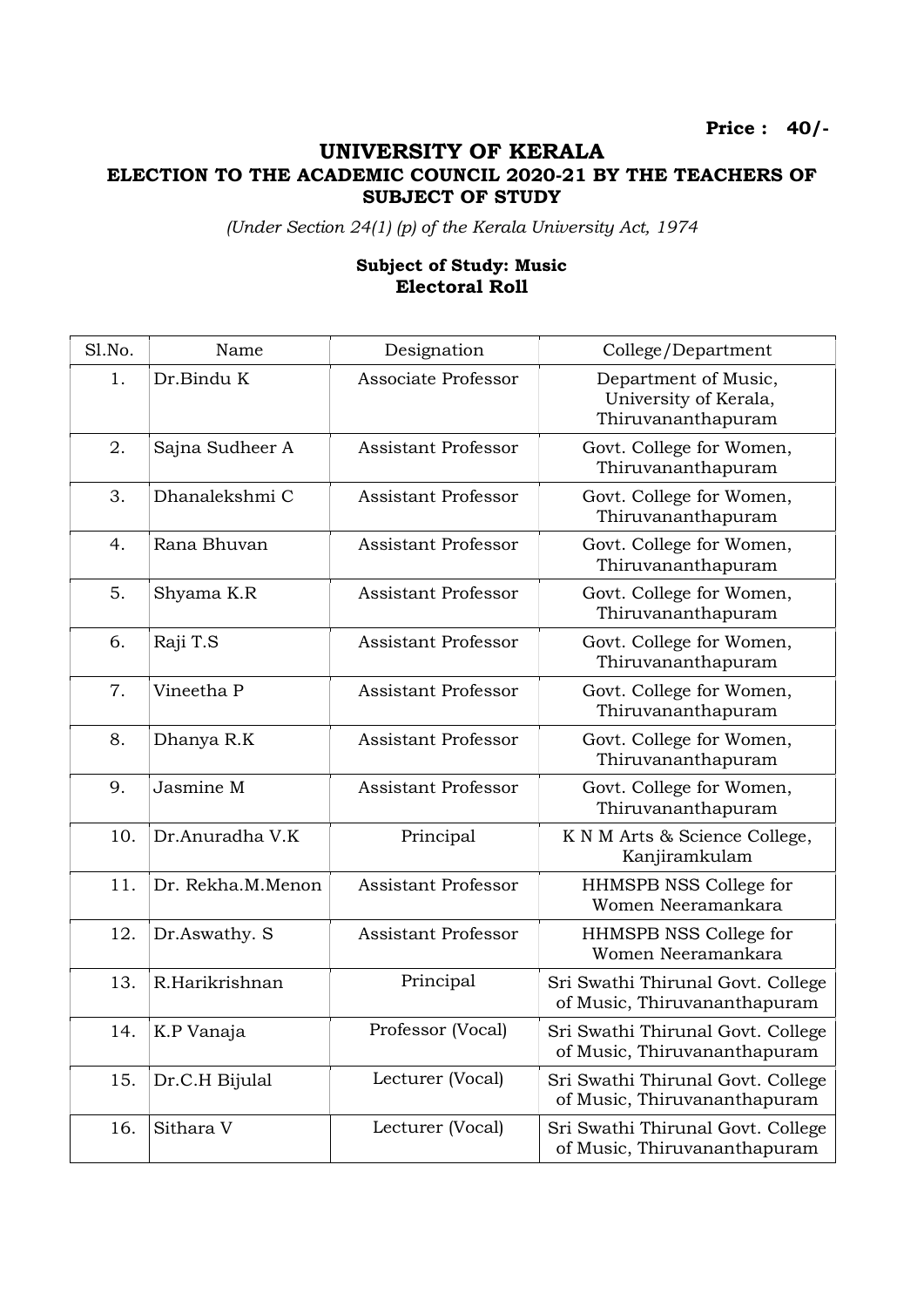| 17. | Sangita Tresa<br>Samson | Lecturer (Vocal)                          | Sri Swathi Thirunal Govt. College<br>of Music, Thiruvananthapuram |
|-----|-------------------------|-------------------------------------------|-------------------------------------------------------------------|
| 18. | Divya S Vijayan         | Lecturer (Vocal)                          | Sri Swathi Thirunal Govt. College<br>of Music, Thiruvananthapuram |
| 19. | Rajalelshmi R           | Professor (Veena)                         | Sri Swathi Thirunal Govt. College<br>of Music, Thiruvananthapuram |
| 20. | <b>Jessy George</b>     | <b>Assistant Professor</b><br>(Veena)     | Sri Swathi Thirunal Govt. College<br>of Music, Thiruvananthapuram |
| 21. | R. Lakshmi              | <b>Assistant Professor</b><br>(Veena)     | Sri Swathi Thirunal Govt. College<br>of Music, Thiruvananthapuram |
| 22. | Sangeetha S             | Lecturer (Veena)                          | Sri Swathi Thirunal Govt. College<br>of Music, Thiruvananthapuram |
| 23. | Amala Mohan             | Lecturer (Veena)                          | Sri Swathi Thirunal Govt. College<br>of Music, Thiruvananthapuram |
| 24. | R.Manoj Kumar           | <b>Assistant Professor</b><br>(Violin)    | Sri Swathi Thirunal Govt. College<br>of Music, Thiruvananthapuram |
| 25. | P.L Sujeer              | <b>Assistant Professor</b><br>(Violin)    | Sri Swathi Thirunal Govt. College<br>of Music, Thiruvananthapuram |
| 26. | V.K Haridas             | <b>Assistant Professor</b><br>(Violin)    | Sri Swathi Thirunal Govt. College<br>of Music, Thiruvananthapuram |
| 27. | Saraswathy K            | Lecturer (Violin)                         | Sri Swathi Thirunal Govt. College<br>of Music, Thiruvananthapuram |
| 28. | Vrinda Varma E          | Lecturer (Violin)                         | Sri Swathi Thirunal Govt. College<br>of Music, Thiruvananthapuram |
| 29. | Rojo A                  | Lecturer (Violin)                         | Sri Swathi Thirunal Govt. College<br>of Music, Thiruvananthapuram |
| 30. | Rajesh Nath G.S         | Professor (Mridangam)                     | Sri Swathi Thirunal Govt. College<br>of Music, Thiruvananthapuram |
| 31. | Pramodkumar K.V         | <b>Assistant Professor</b><br>(Mridangam) | Sri Swathi Thirunal Govt. College<br>of Music, Thiruvananthapuram |
| 32. | Anilkumar P             | <b>Assistant Professor</b><br>(Mridangam) | Sri Swathi Thirunal Govt. College<br>of Music, Thiruvananthapuram |
| 33. | Jagadeendran K.B        | Lecturer (Mridangam)                      | Sri Swathi Thirunal Govt. College<br>of Music, Thiruvananthapuram |
| 34. | Sanal Kumar V           | Lecturer (Mridangam)                      | Sri Swathi Thirunal Govt. College<br>of Music, Thiruvananthapuram |
| 35. | Sanal Kumar S           | Lecturer (Mridangam)                      | Sri Swathi Thirunal Govt. College<br>of Music, Thiruvananthapuram |
| 36. | Rajeswari P.H           | Lecturer (Mridangam)                      | Sri Swathi Thirunal Govt. College<br>of Music, Thiruvananthapuram |
| 37. | R.Joy                   | Lecturer (Dance)                          | Sri Swathi Thirunal Govt. College<br>of Music, Thiruvananthapuram |
| 38. | Dr.Raji P.V             | Lecturer (Dance)                          | Sri Swathi Thirunal Govt. College<br>of Music, Thiruvananthapuram |